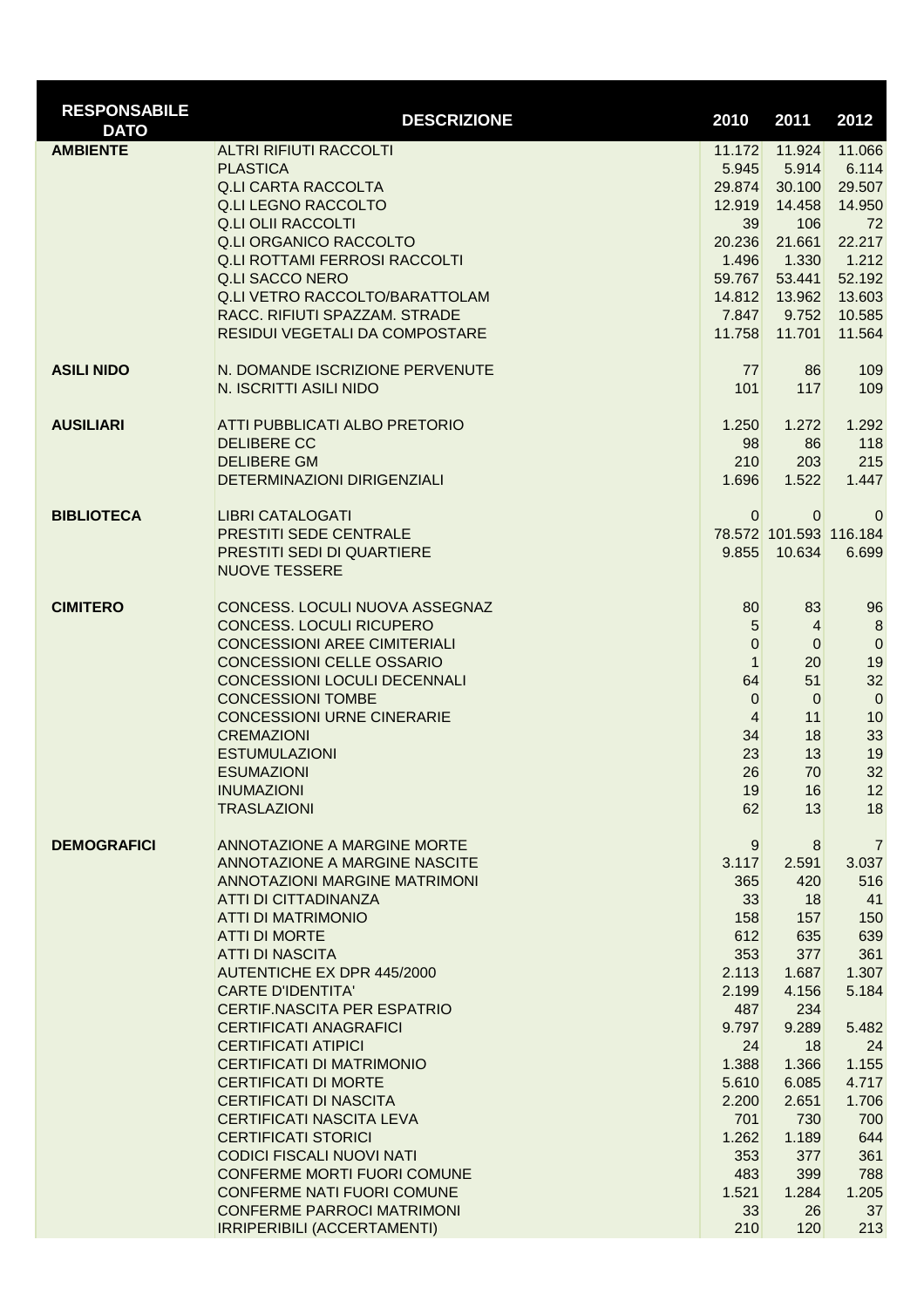| <b>RESPONSABILE</b><br><b>DATO</b> | <b>DESCRIZIONE</b>                                                        | 2010           | 2011           | 2012         |
|------------------------------------|---------------------------------------------------------------------------|----------------|----------------|--------------|
| <b>DEMOGRAFICI</b>                 | <b>NUMERI CIVICI ATTRIBUITI</b>                                           | 52             | 59             | 37           |
|                                    | RESIDENTI TOTALI AL 31/12                                                 | 29.033         | 29.328         | 29.460       |
|                                    | RESIDENTI TOTALI AL 31/12 ANNI >75                                        | 2.737          | 2.776          | 2.832        |
|                                    | RESIDENTI TOTALI AL 31/12 ANNI 0-5                                        | 1.704          | 1.758          | 1.807        |
|                                    | RESIDENTI TOTALI AL 31/12 ANNI 14-18                                      | 1.248          | 1.271          | 1.265        |
|                                    | RESIDENTI TOTALI AL 31/12 ANNI 18-25                                      | 1.922          | 1.933          | 1.957        |
|                                    | RESIDENTI TOTALI AL 31/12 ANNI 26-40                                      | 6.150          | 6.089          | 5.908        |
|                                    | RESIDENTI TOTALI AL 31/12 ANNI 41-60                                      | 8.420          | 8.588          | 8.707        |
|                                    | RESIDENTI TOTALI AL 31/12 ANNI 60-75                                      | 4.742          | 4.757          | 4.789        |
|                                    | RESIDENTI TOTALI AL 31/12 ANNI 6-13                                       | 2.110          | 2.156          | 2.195        |
|                                    | SCHEDE ISTAT (NATI/ANDAMENTO)                                             | 353            | 377            | 361          |
|                                    | SCHEDE ISTAT DECEDUTI FUORI C.<br><b>SCHEDE ISTAT MATRIMONI</b>           | 550<br>80      | 595            | 578<br>84    |
|                                    | <b>TRASPORTO SALME FUORI COMUNE</b>                                       | 169            | 81<br>196      | 189          |
|                                    | <b>VARIAZ.ANAGRAFICHE AIRE REGIS.</b>                                     | 67             | 111            | 87           |
|                                    | <b>VARIAZ.ANAGRAFICHE APR REGIS.</b>                                      | 8.967          | 10.251         | 11.995       |
|                                    | <b>VARIAZIONI AI RUOLO MATRICOLAR</b>                                     | 70             | 486            | $\mathbf 0$  |
|                                    |                                                                           |                |                |              |
| <b>ECONOMO</b>                     | <b>BUONI D'ORDINE EMESSI</b>                                              | 377            | 302            | 360          |
|                                    | KM ANNUI RILEVATI USO AUTO-MOTOMEZZI                                      | $\overline{0}$ |                | 0 226.723    |
|                                    | <b>MOVIMENTI DI CASSA REGISTRATI</b><br>N. AUTOMEZZI E MOTOMEZZI AL 31/12 | 391<br>42      | 371            | 293          |
|                                    | N. NUOVI SINISTRI APERTI NELL'ANNO                                        | 46             | 41<br>45       | 41<br>56     |
|                                    | NUOVI BENI MOBILI INVENTARIATI                                            | $\Omega$       | $\Omega$       | $\mathbf 0$  |
|                                    |                                                                           |                |                |              |
| <b>EDILIZIA</b>                    | CERTIF.AGIBILITA' RILASCIATI+ DICH. AGIBILITA' PRESA D'ATTO               | 51             | 102            | 119          |
|                                    | COMUNICAZIONI ATTIVITA' EDILIZIA LIBERA                                   | 44             | 149            | 177          |
|                                    | <b>CONDONI EDILIZI RILASCIATI</b>                                         | 9              | 15             | 24           |
|                                    | <b>D.I.A. ONEROSE NOTIFICATE</b>                                          | 93             | 70             | 77           |
|                                    | <b>D.I.A. PRESA D'ATTO</b>                                                | 261            | 174            | 113          |
|                                    | MUTAMENTI D'USO L.R. 1/2001                                               | 11             | $\overline{7}$ | 22           |
|                                    | <b>NULLA OSTA</b><br>PERMESSI COSTRU.GRATUITI RILAS                       | 172            | 181            | 137          |
|                                    | PERMESSI COSTRUIRE ONEROSI RILASCIATI                                     | 35<br>70       | 26<br>22       | 19<br>25     |
|                                    | PRAT. EDILIZ. ARCHIVIATE-DINIEGATE                                        | 17             | 26             | 28           |
|                                    | S.C.I.A. PRESA D'ATTO                                                     | $\overline{5}$ | 21             | 53           |
|                                    | SANZIONI E ORDINANZE EDILIZIE                                             | 45             | 30             | 29           |
|                                    | <b>VOLTURE</b>                                                            | 15             | 7              | 5            |
|                                    |                                                                           |                |                |              |
| <b>MESSI</b>                       | <b>CONSEGNE CON RICEVUTA</b><br><b>NOTIFICHE</b>                          | 797<br>6.975   | 579<br>5.060   | 368<br>4.215 |
|                                    |                                                                           |                |                |              |
| <b>POLIZIA LOCALE</b>              | AUTORIZZ. SUOLO PUBBLICO TEMP.                                            | 933            | 727            | 478          |
|                                    | CONTRAVVENZIONI C.D.S.                                                    | 18.010         | 13.989         | 11.434       |
|                                    | CONTROLLI COMMERCIO/PUB.ESERCI                                            | 147            | 131            | 118          |
|                                    | <b>CONTROLLI EDILIZI</b>                                                  | 228            | 236            | 224          |
|                                    | SANZIONI COMMERCIO/PUB.ESERCI/REGOLAMENTI COMUNALI                        | 46             | 40             | 160          |
|                                    | SANZIONI SU CONTROLLI EDILIZI                                             | 9              | 24             | 18           |
| <b>POSTA</b>                       | POSTA ORDINARIA IN USCITA                                                 | 28.954         | 27.169         | 26.691       |
|                                    | RACCOMANDATA IN USCITA                                                    | 5.994          | 5.104          | 5.507        |
| <b>PROTOCOLLO</b>                  | PEC IN USCITA                                                             | 297            | 402            | 2.438        |
|                                    | PROTOCOLLO TOTALI IN ENTRATA                                              | 39.944         | 40.613         | 41.261       |
|                                    |                                                                           |                |                |              |
|                                    | PROTOCOLLO TOTALI IN USCITA                                               | 23.993         | 21.148         | 19.700       |
|                                    | <b>PUBBLICA ISTRUZIONI ISCRITTI SCUOLE ELEMENTARI paritarie</b>           | 652            | 656            | 689          |
|                                    | <b>ISCRITTI SCUOLE ELEMENTARI statali</b>                                 | 1.166          | 1.188          | 1.201        |
|                                    | <b>ISCRITTI SCUOLE MEDIE paritarie</b>                                    | 1.473          | 1.458          | 1.466        |
|                                    | <b>ISCRITTI SCUOLE MEDIE statali</b>                                      | 692            | 696            | 717          |
|                                    | UTENTI REFEZIONE SCOLASTICA (MEDIA ANNUA)                                 | 2.075          | 2.137          | 2.183        |